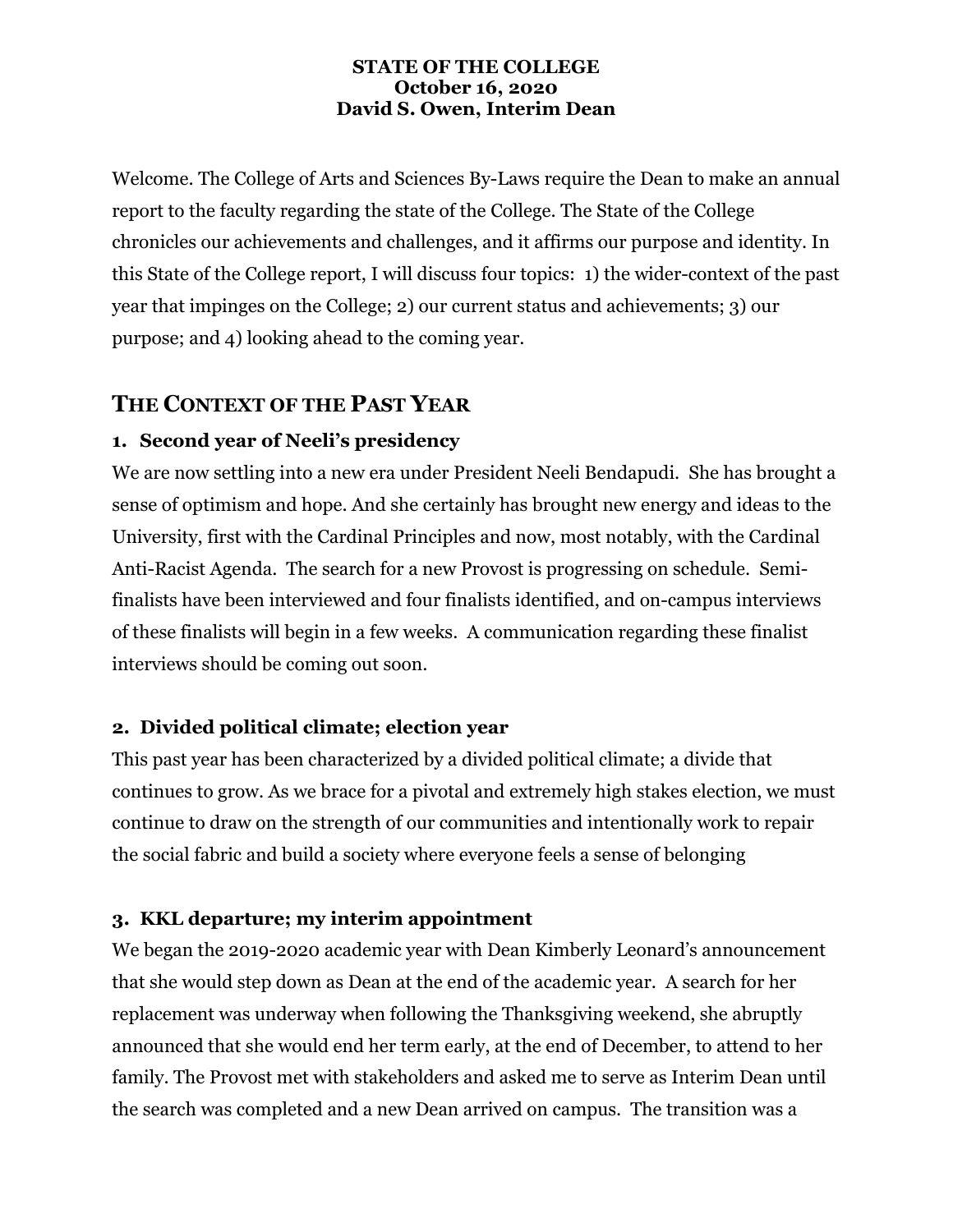relatively smooth one, thanks to the knowledge and competence of the Dean's senior staff. Needless to say, the plan for a short interim appointment was derailed by the coronavirus pandemic, which resulted in all searches being halted in March. The search has now been re-started and the committee is completing interviews of the semifinalists, with on-campus interviews of the finalists planned for mid-November, with the goal of naming a finalist by the end of the year. The start date could be as early as January, but expected to be no later than July 2021. I will continue to serve as Interim Dean until the permanent dean starts in the position.

#### **4. Coronavirus pandemic**

Of course, the once in a century crisis that has profoundly impacted each of us and changed the way we work and fulfill our mission is the coronavirus pandemic. The pandemic has challenged us to rapidly develop new ways of delivering an exceptional education to our students, to devise new safety protocols for conducting research, and to craft new ways of working, teaching, and learning.

The hard work and planning have paid off as we have had a successful start to the fall semester under the circumstances. All A&S offices are open and staffed, though at a lower density. This fall, approximately 60% of our courses are hybrid, with both inperson and online components, with the remainder offered as either synchronous or asynchronous online courses.

The pandemic has challenged each of us personally as well. The risks of contracting coronavirus have made us all anxious and fearful. The disruptions to work, school, and life have added new demands on our time, attention, and workload. We are in a sense building the plane as we are flying it, which makes everything we are doing all that much more difficult. Isolation and alienation are particularly intense during this pandemic and we need to continue to intentionally reach out to others, reinforcing the threads of the A&S community fabric.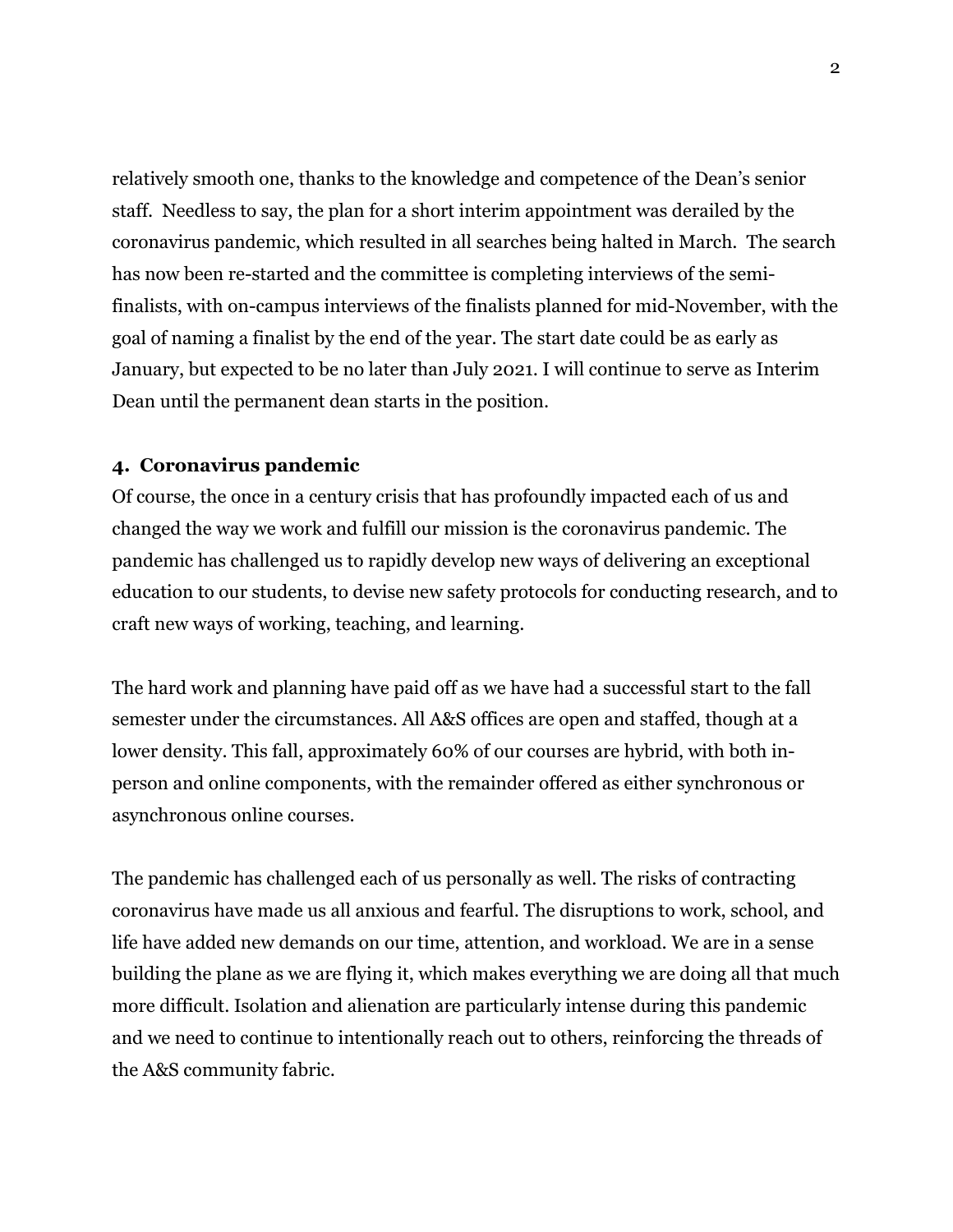While the pandemic has also presented us with some opportunities. We have always been committed to being a student-centered institution, and the pandemic has forced us to refocus how we put this into practice. It requires us both to prioritize upgrading the technology in our classrooms, and to learn new skills as instructors. We need to create courses that are more flexible and utilize online components where they make sense. The pandemic has also shifted how we do our work, hold meetings, and engage with the community. Some of what we are learning now will allow us to be better at what we do going forward.

### **5. Epidemic of racism; BLM movement**

The pandemic hasn't been the only sickness we've been fighting this past year; the struggle against the epidemic of racism—and especially anti-Black racism - has been brought to the forefront of the public consciousness. With the killings of George Floyd, Ahmaud Arbery, and Breonna Taylor in the spring, national protests and actions have erupted across the country and world demanding justice and systemic change. Louisville is on the frontlines of this battle. Many continue to suffer from the pain, anger, and frustration resulting from the flawed and unnecessary raid that led to the death of Breonna Taylor. As a community, we must demand justice, and we must demand systemic change.

#### **REPORT ON THE COLLEGE**

### **CHANGES-BUDGET**

This was the context of the past year—certainly a year that upended us all. Nonetheless, as you will see, the College has continued to fulfill its mission extraordinarily well under the circumstances. Our mission is implemented through the fantastic faculty and staff of the College, and I want now to turn to our people:

#### **Faculty, Staff & Leadership Changes**

#### **1. Retirements**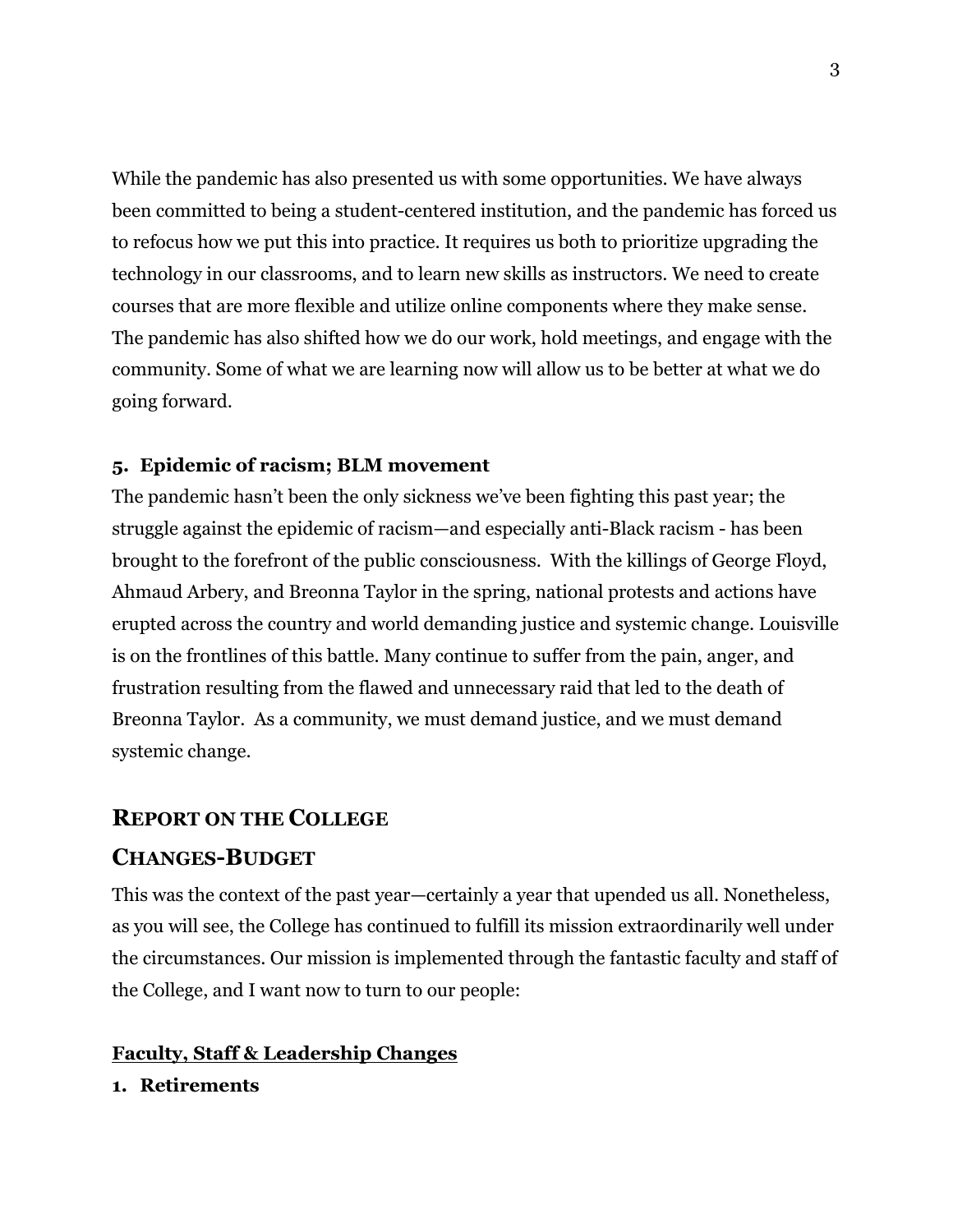This past year brought a long list of retirements of dedicated faculty who had long careers making a positive impact on our students' lives and discovering and creating new knowledge and understandings.

The following faculty retired in the past year:

- Dale Billingsley (English 42 years)
- Gary Cobbs (Biology 32 years)
- Joy Carew (Pan-African Studies 20 years)
- Margaret D'Silva (Communication 27 years)
- Barbara Hanger (Fine Arts 38 years)
- Maura Hencker (Term) (Classical & Modern Languages 11 years)
- Alan Leidner (Classical & Modern Languages 39 years)
- Thomas Maloney (Philosophy 47 years)
- Mark Noble (Chemistry 35 years)
- Frank Nuessel (CML 25 years)
- Jon Rieger (Sociology 49 years)
- Elaine Wise (Comparative Humanities/English 50 years)
- Cecelia Yappert (Chemistry 33 years)

I wish to acknowledge and thank them all for their long service to the College.

Unfortunately, Professors Cecelia Yappert and Jon Rieger passed away shortly after their retirements and after extraordinarily long careers at UofL. Professor George Shields also passed away this past year. He earned his BA and MAs in philosophy at UofL, and after earning a PhD from the University of Chicago and a long career teaching at Kentucky State, he returned to UofL to continue teaching in his retirement. Each leaves a legacy of having positively impacted so very many A&S students over their careers. They will be sorely missed by their families, friends and colleagues.

The following **staff** have also retired. Each of them left big shoes to fill: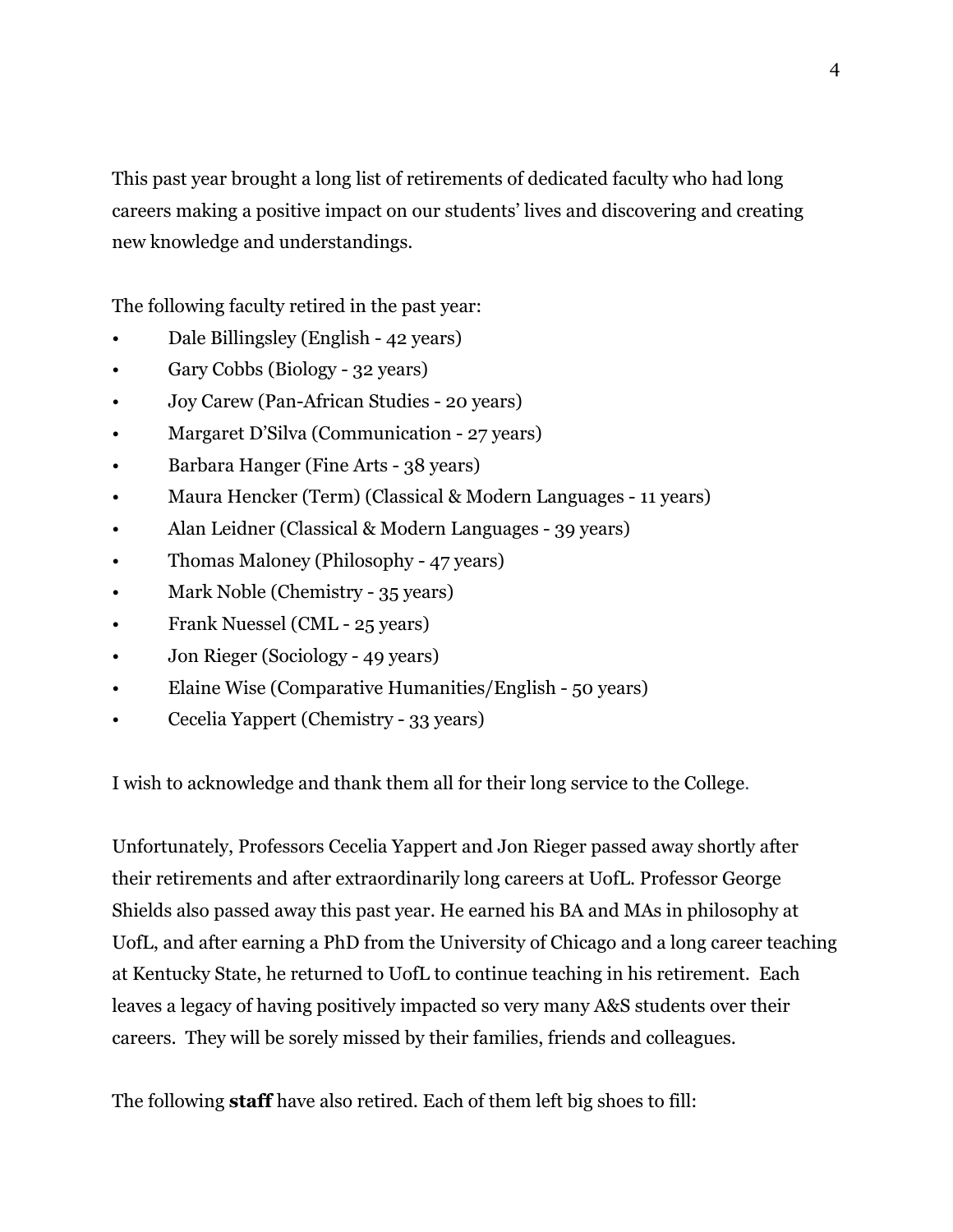- Bob Forbes (Geography & Geosciences 27 years)
- Lisa Fortwengler (Sociology 16 years)
- Renu Kakar (Chemistry 19 years)
- Sharon O'Bryan (Anthropology 33 years)
- Cindy Saling (Philosophy 37 years)
- Alison Sommers (Psychological & Brain Sciences 13 years)

Thank you to all of them for their years of service.

### 2. **New tenure-track faculty**

I want to take an opportunity to acknowledge and publicly welcome our new tenure track faculty:

- Sara Bufferd, Psychological & Brain Sciences
- Natalie Christian, Biology
- Calvin Coker, Communication
- Damian Guerra, Biology [Gweh'-ruh (emphasis on Gweh)]
- William Scott Gunter, Geography & Geosciences
- Cathryn Johnson, Political Science
- Katie Kleinkopf, Comparative Humanities
- Alycia Lackey, Biology
- Andrew Mehring, Biology
- Evan Milliken, Mathematics
- Megan Poole, English
- Lucian Rothe, Classical & Modern Languages
- Cara Snyder, Women's, Gender & Sexuality Studies
- Andrew Wilson, Chemistry

### 3. **Promotions to associate professor with tenure**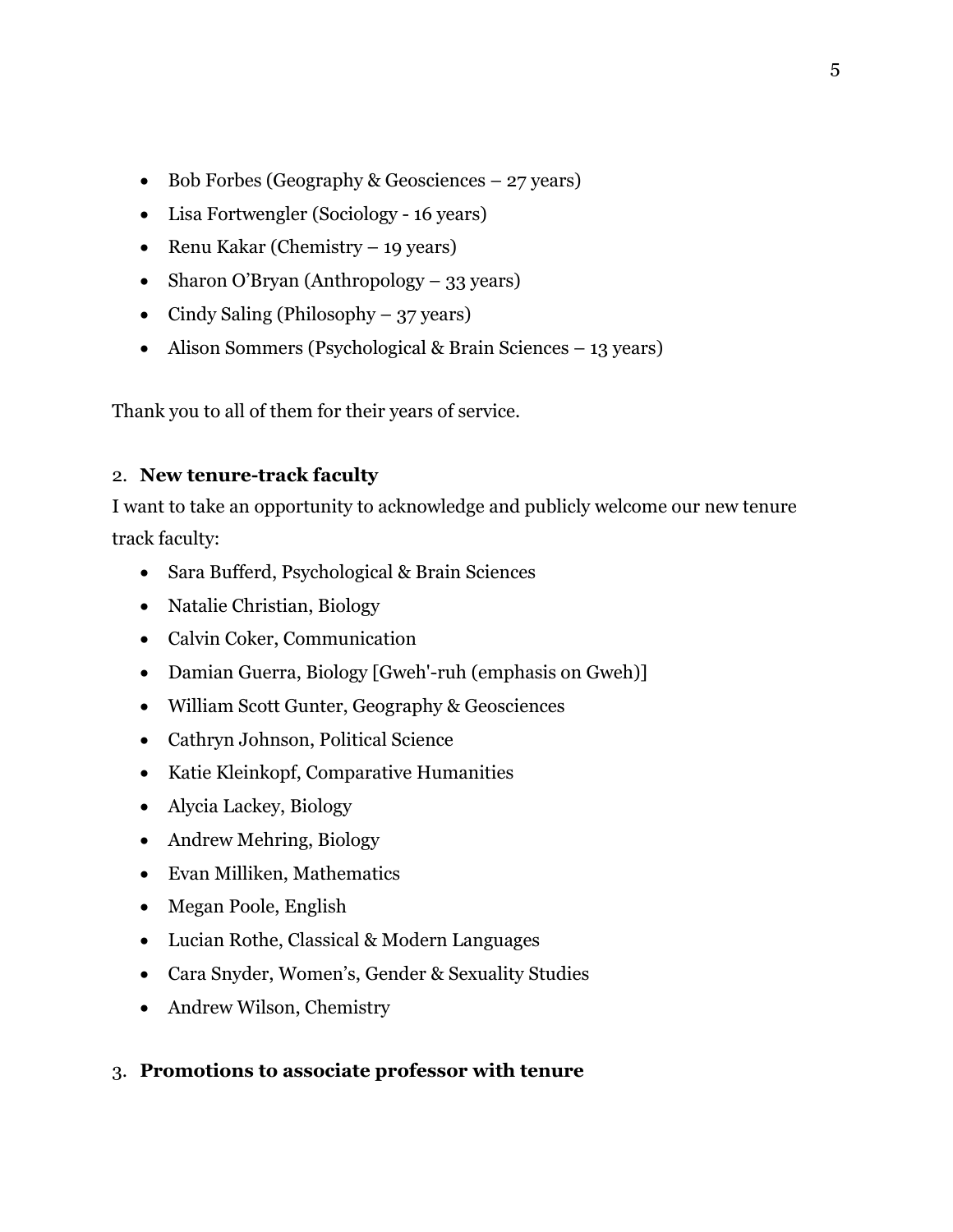I also want to recognize those faculty who were promoted to associate professor with tenure last year. That is a major accomplishment in the career of a faculty member, and I congratulate each of the following:

- Tiffany Calvert, Fine Arts
- Daniel DeCaro, Psychological & Brain Sciences
- Brendan DePue [DUH PEW], Psychological & Brain Sciences
- Thomas Wayne Edison, Classical & Modern Languages
- Timothy Johnson, English
- Cheri Levinson, Psychological & Brain Sciences
- Nicholaus Noles, Psychological & Brain Sciences
- Andrea Olinger [O-LEN-JUR], English
- Nicholas Paliewicz, Communication
- Rachel Singel, Fine Arts
- Forrest Stevens, Geography & Geosciences
- Joseph Turner, English

### **4. Promotions to full professor**

Additionally, congratulations to Charlie Zhang, (Geography & Geosciences) for being promoted to full professor.

### 5. **Promotions to associate professor (term)**

Last but not least, I want to congratulate our term faculty who were promoted to associate professor term.

- Joshua Adams, English
- Zhanna Goldentul, Theatre Arts
- Kristopher Grady, Political Science
- Mark Mattes, English
- Robin Mozer, English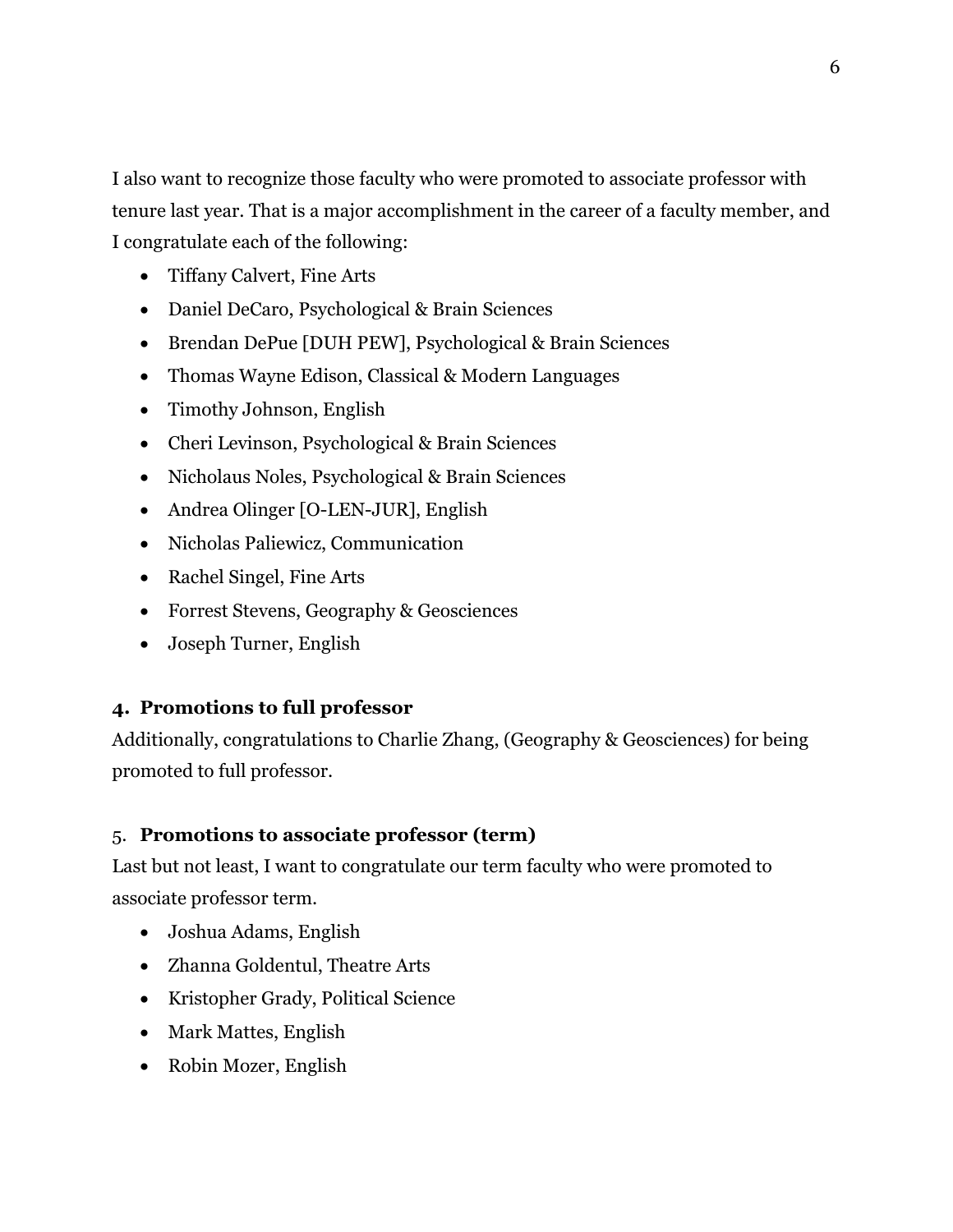### 6. **Leadership changes**

## **6.1.New chairs**

Chairing a department demands a considerable commitment of time and energy, and requires skill and wisdom. I am grateful to the following faculty for recently taking on this role.

- Nefertiti Burton, Theatre Arts
- Jason Gainous, Political Science
- Tad Hughes, Criminal Justice
- Avery Kolers, Philosophy (Acting)
- Pawel Kozlowski, Chemistry (Acting)

Special thanks to the faculty who have finished their terms as chair or who are outgoing: Cherie Dawson-Edwards, Craig Grapperhaus, Jasmine Farrier, and Kevin Gawley.

## **6.2. Interim LFO**

After our former LFO Ann Moser resigned in the spring of 2019, the College did not hire a Lead Financial Officer. Juli Wagner stepped up to take on the additional workload and we are grateful for her dedication and commitment to ensuring the financial stability of the College.

In February, I appointed Taleia Willis as Interim Lead Financial Officer. She has done an exceptional job under the most trying circumstances. Not only did she work tirelessly to implement fair furlough and staffing plans during the pandemic, but she has also made significant strides improving processes and functions in the Business Center and the Dean's Office.

## **6.3. New Associate Dean for DEI**

In June of 2020, Cynthia Ganote stepped down as Assistant Dean for Diversity and Community Engagement. I thank her for her valuable contributions. Given both my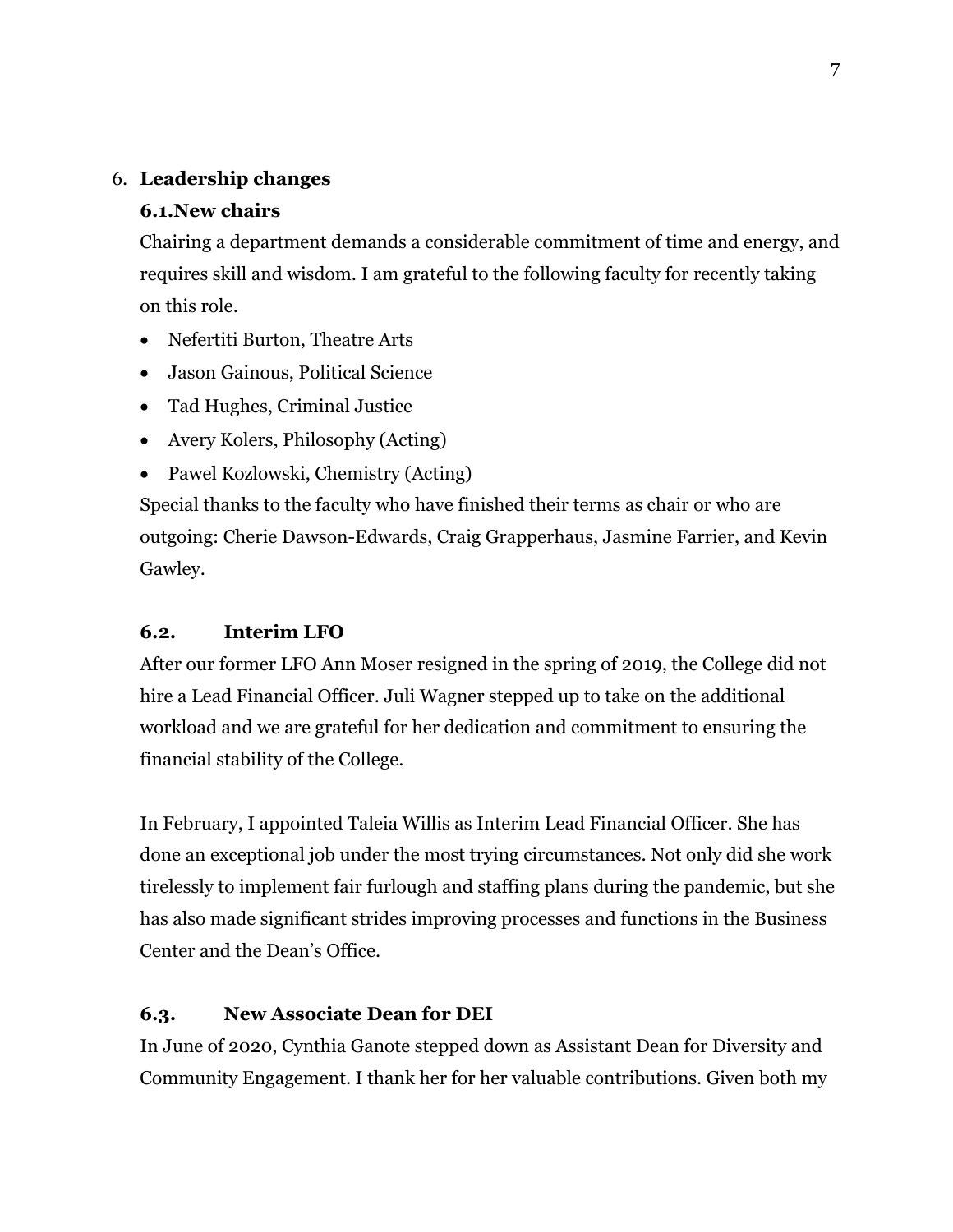own commitments to diversity, the national and local BLM actions, and the announcement of the Cardinal Anti-Racism Agenda, I prioritized the appointment of an Associate Dean of Diversity, Equity, and Inclusion. I am very happy that Dr. Cheri Dawson-Edwards started in this role on October 1st. She will ably lead the College in our commitments to antiracism, equity, and social justice. I am excited about the knowledge, experience, community ties, and energy that she will bring to this work.

### **6.4. Interim Associate Dean for Undergraduate Education**

I am also grateful to Dr. Karen Chandler for stepping in as Acting Associate Dean for Undergraduate Education while Linda Fuselier is on sabbatical this fall. Taking on this role has been made especially difficult under the conditions of the pandemic and we all owe her a debt of gratitude for her tireless work supporting both students and faculty in these new circumstances.

#### **Budget**

Another key piece of the puzzle that makes it possible for us to fulfill our mission is the College's budget.

#### 1. **New budget model**

#### **1.1. Overview**

The University implemented a new performance-based budget model this year. The model allocates tuition revenue according to student enrollments, recognizing that, for better or worse, we are a tuition-driven institution. For undergraduate enrollments, 70% of the tuition earned for student credit hours is returned to the units generating the tuition (A&S in this case). For graduate enrollments, 75% of tuition revenue is returned to the unit, and for professional enrollments, 85% is returned. However, there is also a cross-subsidization that occurs between units. Some units earn more tuition revenue than their current budgets—A&S is one of these—while other units run structural deficits and need to be subsidized. The fact that A&S earns more tuition revenue than we get back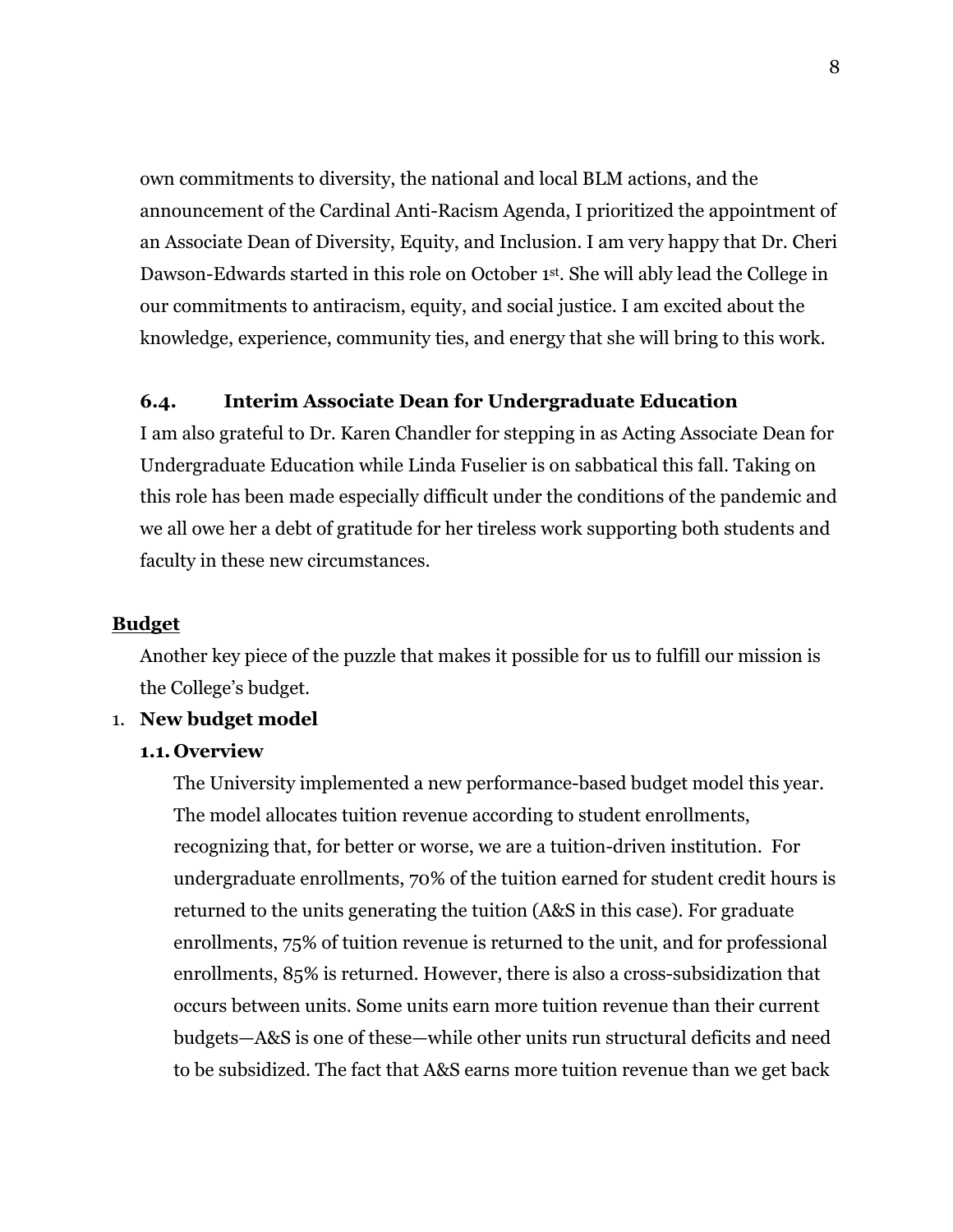in our budget puts us in a strong financial position within the University because we contribute an essential portion of revenue to the general fund.

I have applied the same formulas that allocate revenue at the University-level to department and program budgets within A&S. Taleia and I will continue to work with department chairs and their UBM-Is to be sure everyone has a thorough understanding of how the model operates and how we can most effectively implement it.

#### **1.2.**O**pportunities**

This new budget model does not rebuild or restructure budgets from a blank sheet. Rather, it begins from current budget levels and incentivizes and rewards growth in student enrollments. Increasing enrollments will result in increases to budgets—both for the College and for departments. However, decreasing enrollments will return less revenue to the College and departments.

Once we have a year under our belts of putting the new model into practice, A&S will begin tweaking it to make it more nuanced and to incentivize what we value. We've already begun this process by working out a way for interdisciplinary programs to flourish under the new model—and I am grateful to a group of department chairs who developed this solution. At the University-level, the Budget Model Workgroup, to which I am appointed, will review the budget model and its implementation in the current fiscal year and make recommended revisions. Additionally, I proposed to department chairs that a portion of carryover funds from the prior fiscal year be redirected to fund diversity, equity, and inclusion initiatives, and they agreed to this proposal.

#### **1.3.Challenges**

To be sure, the new budget model presents us with many challenges. To start, Taleia and the Business Center must develop new systems and processes for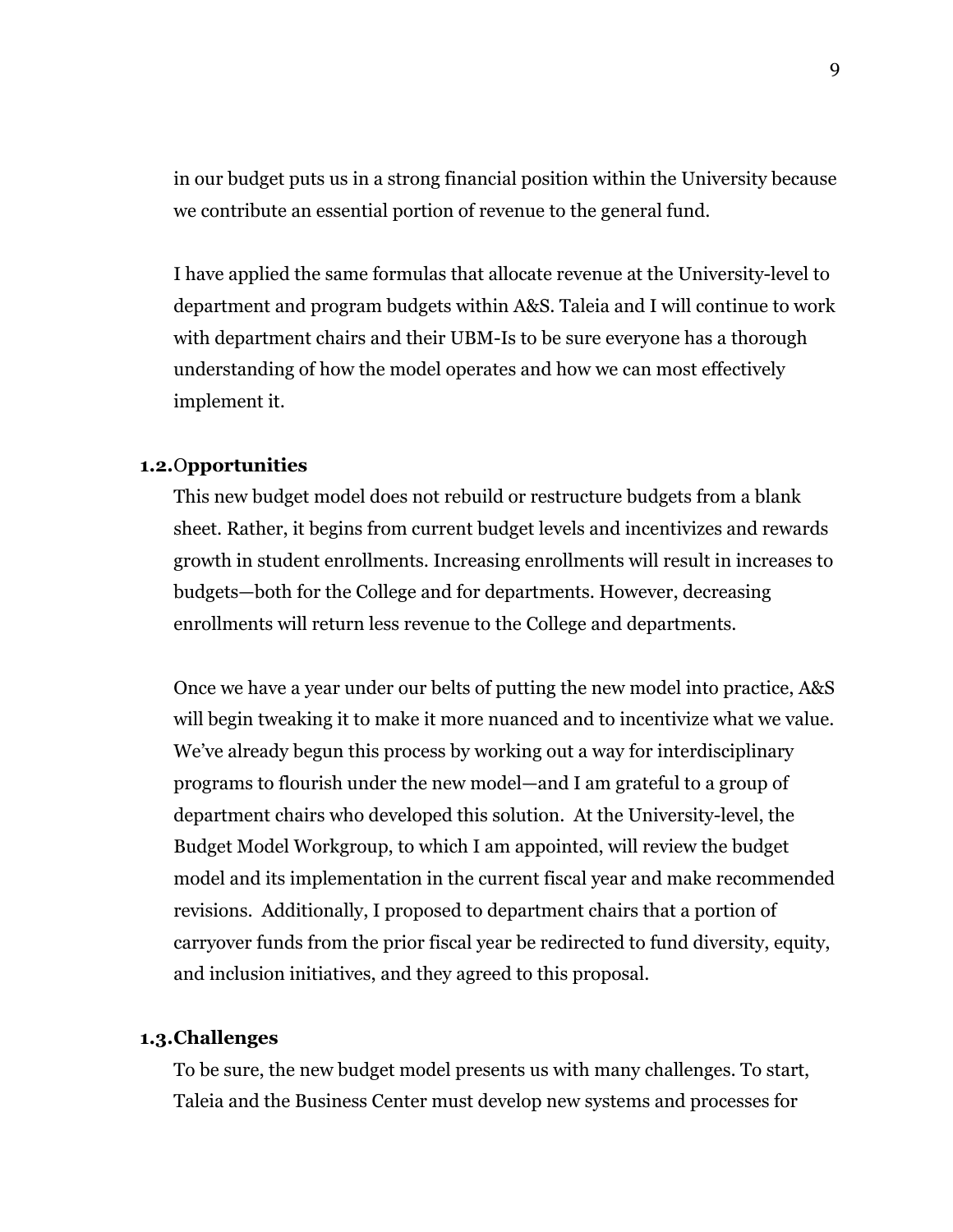administering the revenue distribution within the College. We also will want to review the formula for internal cross-subsidization that we have historically done in the College, and which is necessary. As we continue to implement the new model, we will undoubtedly discover additional problems to solve and it will take the year for us to work through these details.

#### **2. Current budget and outlook**

As most of you know, the coronavirus pandemic had some severe budget implications, resulting in a projected \$39 Million shortfall in the 2019-2020 fiscal year. A variety of levers were used to close this budget gap, including temporary salary reductions, furloughs, a pause in institutional retirement contributions, a hiring freeze, and a spending freeze. I want to thank everyone, most especially staff, for their sacrifices. It was those sacrifices that allowed the University to end the year in the black and the College to avoid any layoffs.

The 2020-2021 budget was adopted in light of the pandemic and includes projections that account for revenue losses and additional expenses. The FY21 budget for the College is \$67,173,824, which is an increase of \$1,827,628 (2.8%) over the prior year's budget. At the end of the first quarter, our revenues and expenses are tracking as planned, and the budget outlook for the current fiscal year is good at this time. All units, including A&S, were required to set aside 5% of our budgets in a contingency fund to cover any unexpected shortfalls during the remainder of the current year.

#### **Students**

#### **1. Enrollment**

Since we are a tuition-driven institution, much turns on the strength of student enrollments. The good news is that summer 2020 enrollments university-wide were up 9.9% over the prior year. While fall undergraduate enrollments for A&S, year over year, were down 3.5%, and graduate enrollment declined just .7%, total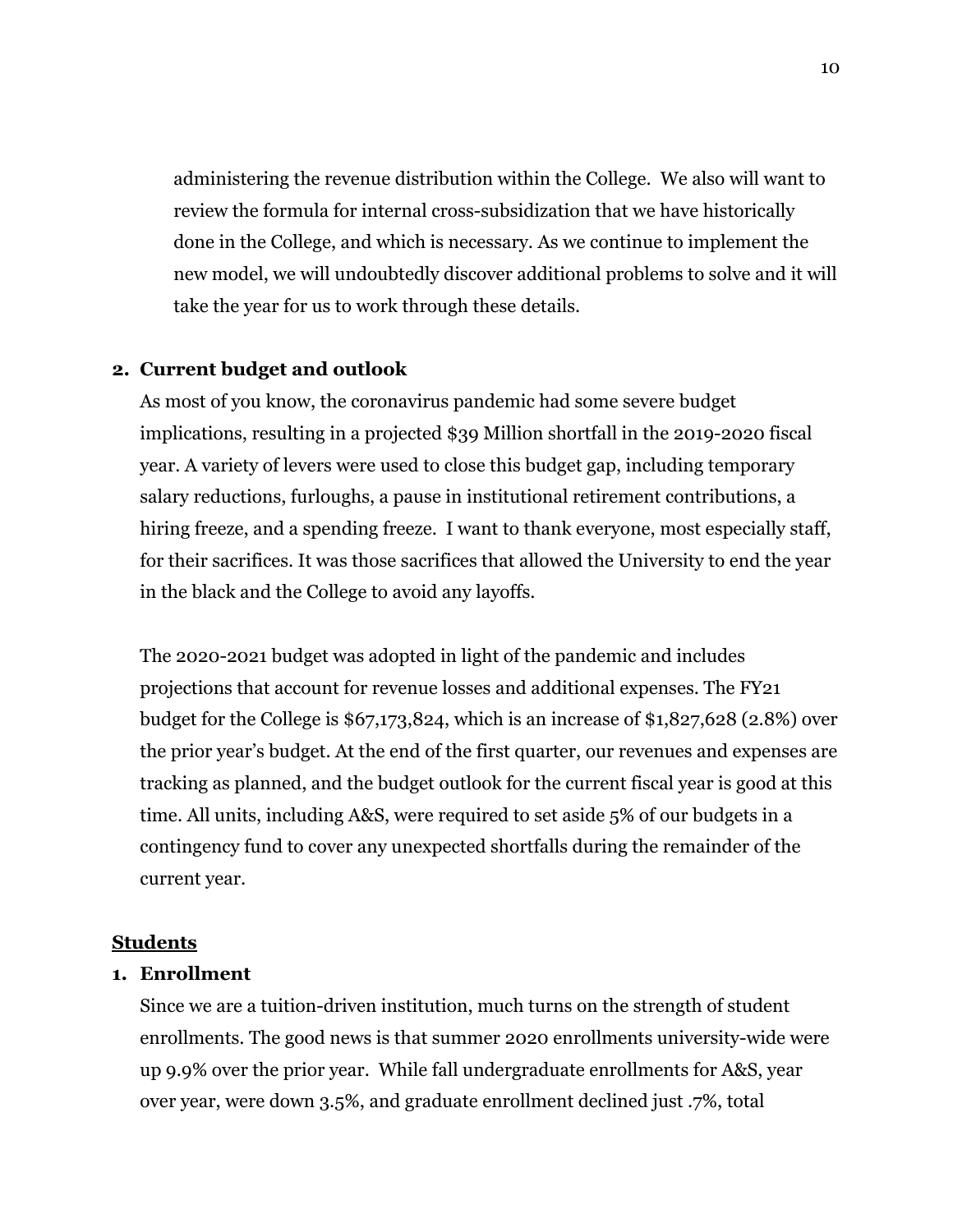enrollments for the University increased this fall by 1.8% over the prior year. In addition, budgeting for FY21 was based on projections of lower than normal enrollments, and the University has so far exceeded these projections. At the end of the first quarter, A&S is in a sound financial position.

### **1.1. Undergraduate enrollment**

EAB APS Analytics reports that the College's three-year undergraduate enrollment trend from AY 18 to AY 20 is +1.1%.

| 2019-20 | 2020-21 | % Difference |
|---------|---------|--------------|
| 721`    | 6489    | $-3.5\%$     |

### **1.2.Graduate enrollment**

EAB APS Analytics reports that the College's three-year graduate enrollment trend from AY 18 to AY 20 is -2.4%

| 2019-20 | 2020-21 | Difference since AY18 |
|---------|---------|-----------------------|
|         |         | $-7\%$                |

As you can see here, credit hour production is down slightly, but six-year graduation rates are actually up.

### **1.3.Credit hour production**

| $2017 - 18$ | 2018-19 | 2019-20 | Difference since AY 18 |
|-------------|---------|---------|------------------------|
| 26,2094     | 25,5101 | 25,0685 | $-4.4%$                |

### **1.4. Six-year Graduation rates**

4.8 percentage point increase since 2011 cohort graduated

| 2011 Cohort | 2012 Cohort | 2013 Cohort |
|-------------|-------------|-------------|
|-------------|-------------|-------------|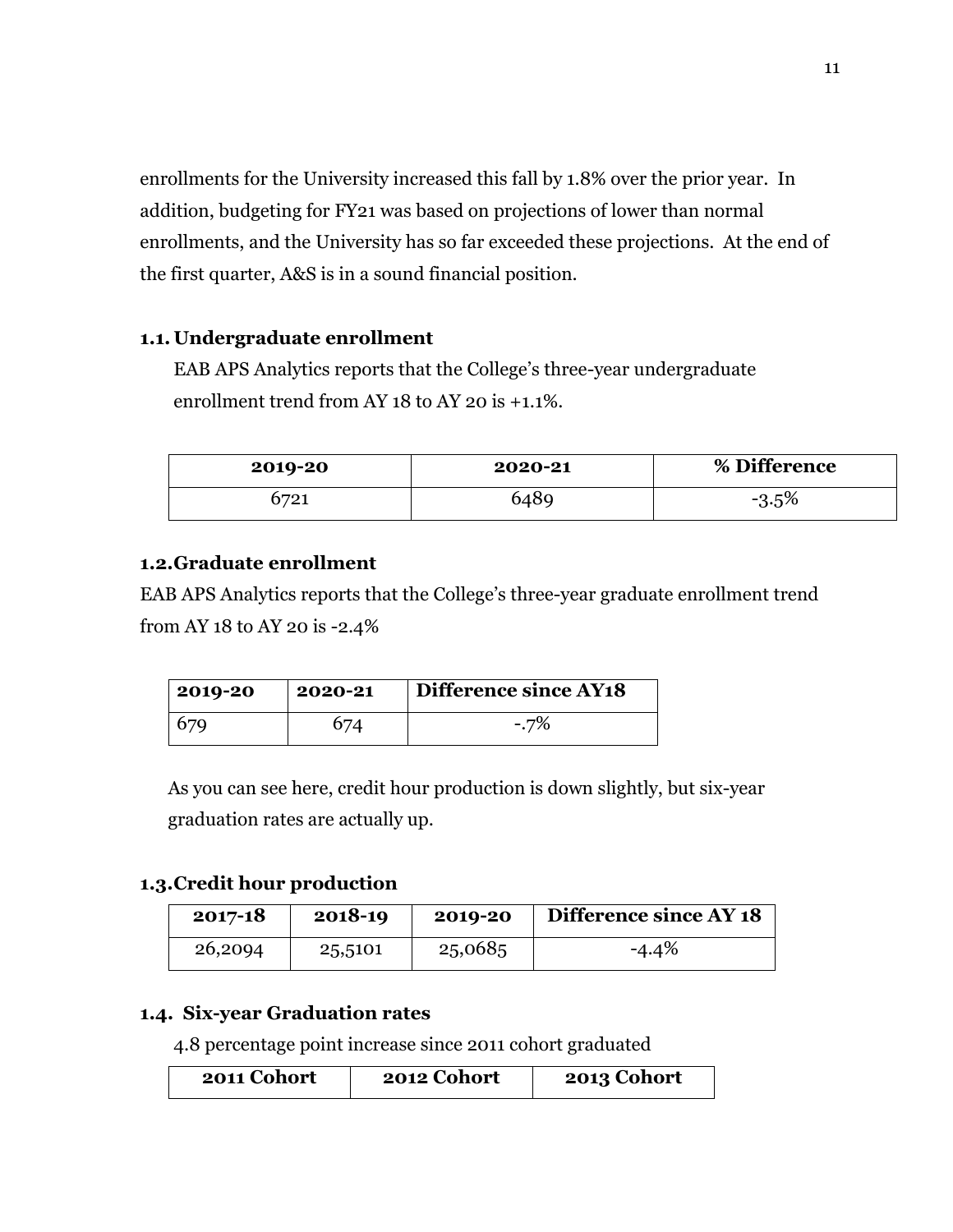| E.<br>$\mathcal{L}_{\ell}$<br>$\cdot$<br>ັບປ∙ີ້<br>. <b>.</b> |
|---------------------------------------------------------------|
|---------------------------------------------------------------|

Spring enrollments are unknown, of course, and the health of the A&S budget depends significantly on the strength of spring enrollments. This is why it is especially important that each of us exercise care and concern for students. They are suffering from the coronavirus pandemic and the epidemic of racism just as we are. And they are struggling to learn under these conditions and in an online environment, just as faculty are learning to adapt their teaching to this new environment. We all need to be doing what we can to support student success and to give them reasons to believe they will continue to have an exceptional educational experience in the spring.

### **2. Top Student Scholars from A&S in 2020**

While we are talking about students, I would like to take the opportunity to mention some of our most exceptional students. They are truly an incredibly impressive group. Thank you to our many faculty and staff who serves as supporters and mentors to them

### **2.1.**U.S. Student Fulbright Awards

- 2.1.1. *English Teaching Assistantship (ETA)*
	- Evan Clark.

Graduated in May 2020 with degrees in international relations, Spanish and history and minors in political science and linguistics Danielle Graves

Graduated in May 2020, with degrees in biochemistry and political science

- Megan Lenahan Graduated in August 2018 with a degree in art and Latin American Latino **Studies**
- Alex McGrath

Graduated in May 2020, with degrees in English and philosophy.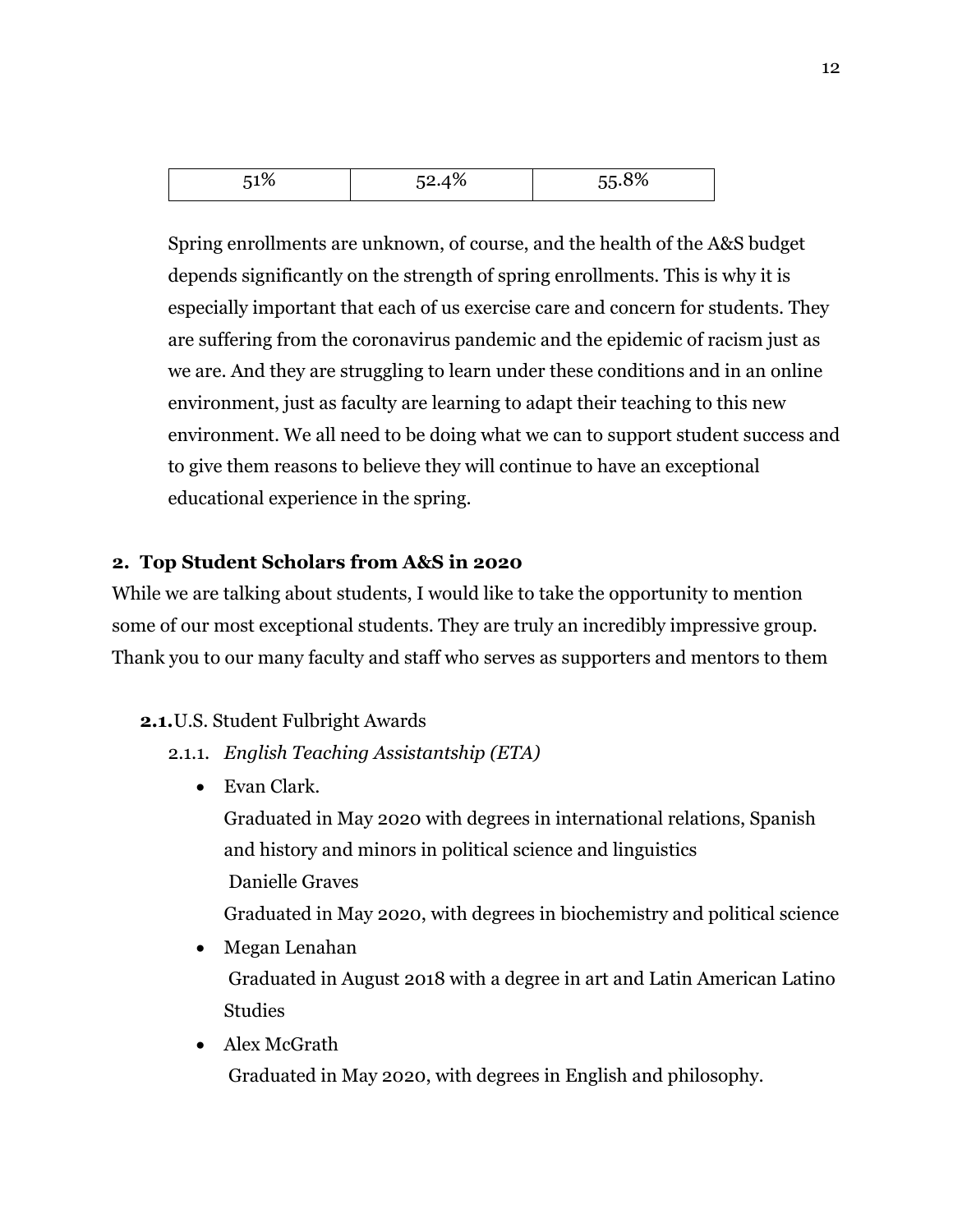- Travis Ray Graduated in May 2020 with degrees in biology and Spanish
- Jared Thomas Graduated in May 2020 with a degree in political science
- Niara Wakaba Graduated in May 2019, with a degree in political science, minor in Middle Eastern and Islamic Studies and a certificate in Peace, Justice and Conflict Transformation

## *2.1.2 Research/Graduate Study Awards*

• Kasey Golding

Graduated in May 2018 with a degree in political science. She also has an MA in European Studies with a concentration in European External Relations from Katholieke Universiteit Leuven (KU Leuven).

- **2.2.** Critical Language Scholar
	- Evan Clark

Graduated in May 2020 with degrees in international relations, Spanish and history

## **2.3.** Boren Scholars

- Celia Cusick Graduated May 2020 with degrees in political science and philosophy
- Madeline McCloud Expects to graduate in May 2022 with degrees in chemistry and neuroscience
- **2.4.** English Speaking Union
	- Sabrina Collins Expects to graduate May 2021 with a degree in political science with a track in law and public policy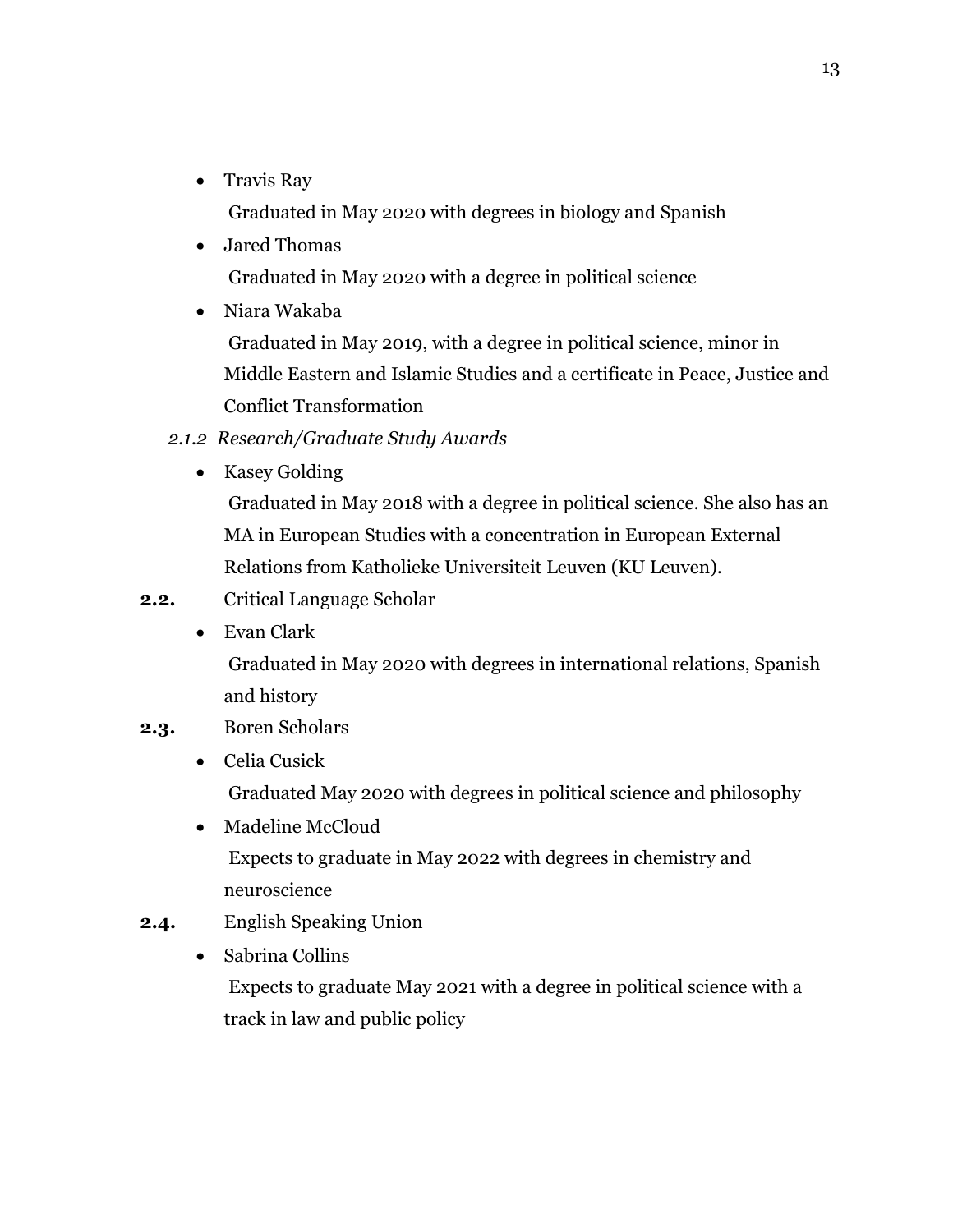• Abigail Posey

Expects to graduate in May 2021 with a degree in history and Pan-African Studies

- **2.5.** Mary Churchill Humphrey Scholarship
	- Meagan Floyd Graduated in May 2013 with a degree in political science
- **2.6.** Moore Undergraduate Research Apprentice Program
	- Sidney Garner Expects to graduate in May 2021 with a degree in women, gender, and sexuality studies and Pan-African Studies and a minor in social change
- **2.7.** NASA DEVELOP Program
	- Laura Krauser Graduated in May 2020 with a master's degree in geography and geosciences
- **2.8.** Woodcock Medal for Undergraduate Achievement
	- Dasha Kolyaskina Graduated May 2020 with a degree in political science, law and public policy track, and a minor in Spanish

# **A&S by the Numbers**

## **1. Faculty**

Turning to faculty, here are the current totals, demographics, and trends.

## **1.1.Full-time faculty**

|             | 2017 | 2018    | 2019 | % change   |
|-------------|------|---------|------|------------|
|             |      |         |      | since 2017 |
| Ten/TT      | 333  | 314     | 301  |            |
| <b>Term</b> | 70   | 79<br>∼ | 77   |            |

## **1.2.Gender**

Full-time tenured/tenure track faculty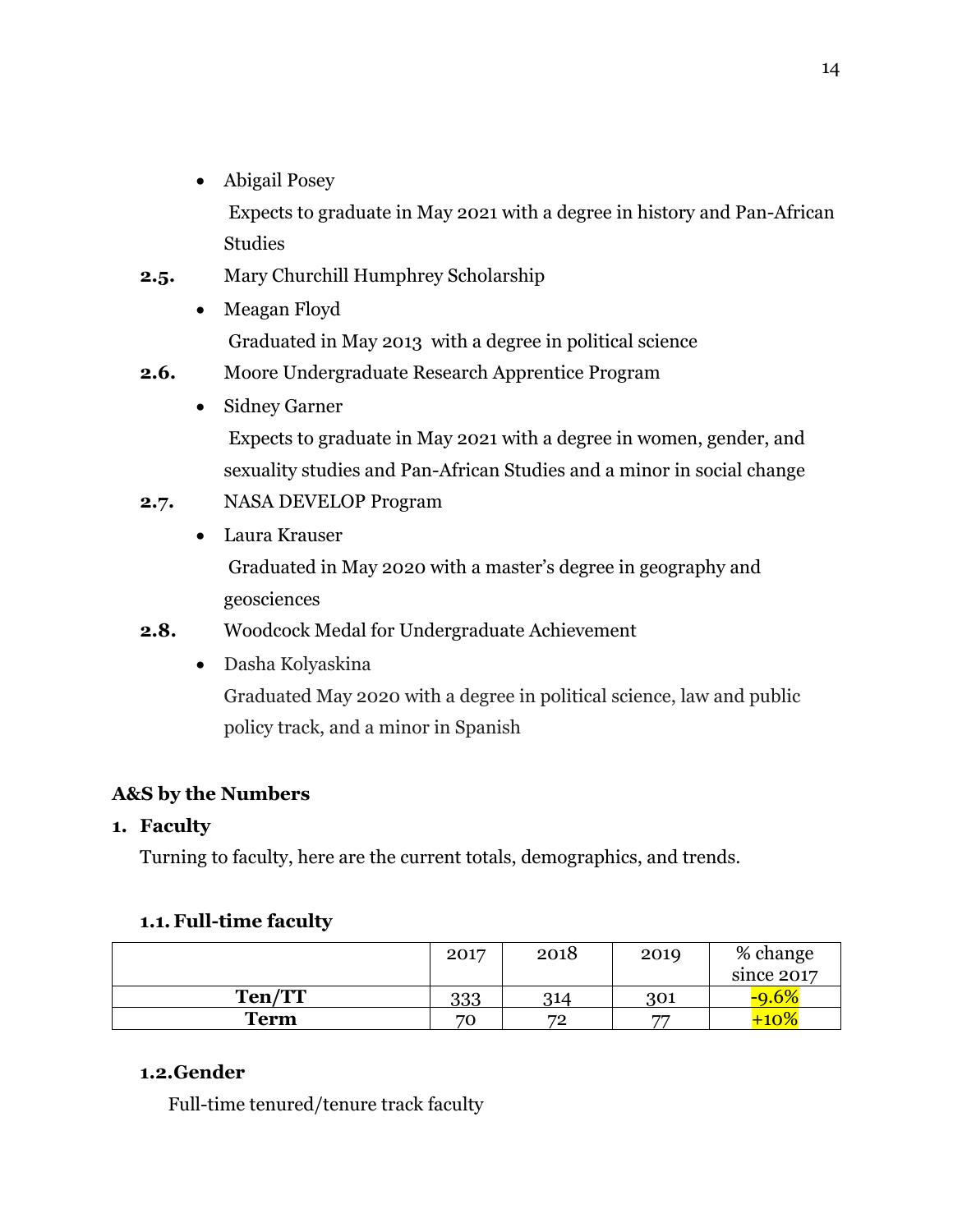|              | 2017        | 2018     | 2019     | % change<br>since 2017 |
|--------------|-------------|----------|----------|------------------------|
| <b>Male</b>  | $201(60\%)$ | 192(61%) | 184(61%) | $-8.5\%$               |
| Female       | $132(40\%)$ | 122(39%) | 117(39%) | $-11.4%$               |
| <b>TOTAL</b> | 333         | 314      | 301      | $-9.6%$                |

### **1.3.Race (Ten/TT)**

|                        | 2017 | 2018 | 2019 | % CHANGE          |
|------------------------|------|------|------|-------------------|
|                        |      |      |      | <b>SINCE 2017</b> |
| <b>Black/Afr Amer.</b> | 30   | 27   | 24   | $-20%$            |
| Indigenous             |      |      |      | 0%                |
| Two or more            | 10   | 10   |      | $-10%$            |
| races                  |      |      |      |                   |
| <b>Asian</b>           | 35   | 34   | 34   | $-2.9%$           |
| <b>Hispanic/Latinx</b> | 11   | 11   | 10   | $-9.1%$           |
| White                  | 242  | 231  | 222  | $-8.3%$           |
| <b>Other</b>           | 43   | 41   | 35   | $-18.6%$          |
| <b>TOTAL</b>           | 372  | 355  | 335  | $-9.9\%$          |

 $\rightarrow$  Since 2015, we are down 15% black; 11% BIPOCRCA and Funding

 $\rightarrow$  Last hiring cycle, no faculty of color were hired. We need to redouble our efforts.

## **2. Research & Creative Activity**

As an R1 Research University, our faculty are extraordinarily productive scholars.

## **2.1.Creative Activity**

| 2019                               |    |  |  |
|------------------------------------|----|--|--|
| <b>Total refereed publications</b> |    |  |  |
| <b>Refereed books</b>              |    |  |  |
| <b>Total books</b>                 | 21 |  |  |
| <b>Total edited books</b>          |    |  |  |
| <b>Refereed journal articles</b>   |    |  |  |
| Refereed exhibits and              |    |  |  |
| performances                       |    |  |  |

## **2.2. Grant funding**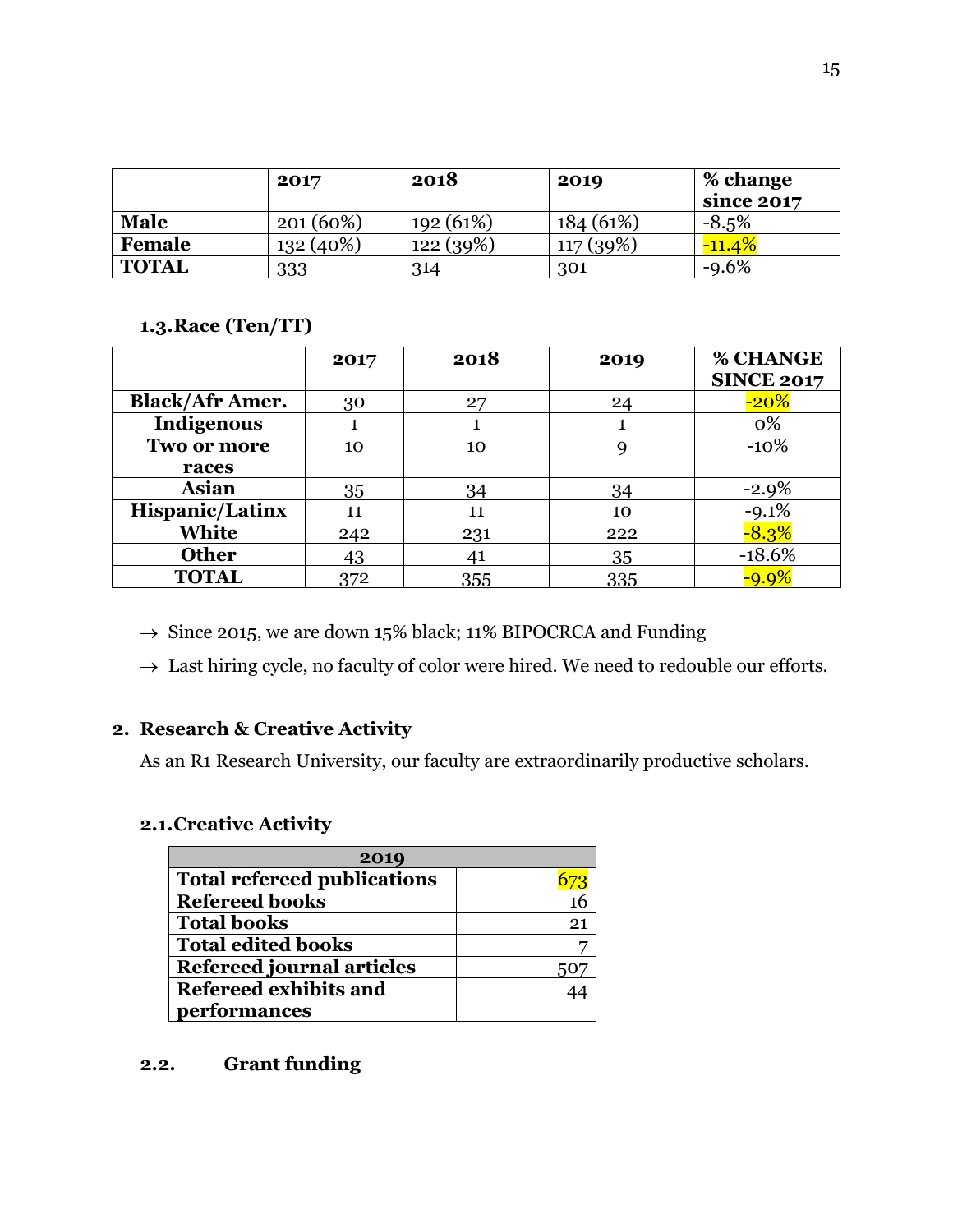|                               | 2018-19     | 2019-20     | Percentage<br>difference |
|-------------------------------|-------------|-------------|--------------------------|
| # of Awards                   | 81          | 71          | $-12.3%$                 |
| <b>Award Amount</b>           | \$4,844,212 | \$5,961,514 | $+23.1%$                 |
| <b>Award based on PI/CoPI</b> | \$5,311,093 | \$6,892,815 | $+29.8%$                 |
| collaboration                 |             |             |                          |

### **3. Fundraising**

As state appropriations continue to decline, we become more and more reliant on philanthropy dollars. The pandemic, the resulting uncertain economy, combined with the virtual environment have made it challenging to secure major gifts. So now more than ever we will need to rely on smaller gifts and multi-year pledges

|                                | 2019           | 2020        | % Difference |
|--------------------------------|----------------|-------------|--------------|
| <b>TOTAL</b>                   | $$2,274,815^1$ | \$1,880,859 | $-17.3%$     |
|                                |                |             |              |
| <b>Major Gifts (Gifts over</b> | \$1,873,844    | \$1,427,467 | $-23.8%$     |
| \$25K)                         |                |             |              |
| <b>Annual Fund (Gifts)</b>     | \$111,210      | \$116,009   | $+4.3%$      |
| between $$1$ and $$999$ )      |                |             |              |
| Day of Giving (Total # of      | 288            | 297         | $+3.1%$      |
| donors)                        |                |             |              |

**3.1.**On the slide, you can see the past two years of fundraising:

1 includes one-time estate gift from one donor of \$1,640,913.00

### **3.2. Raise Some L**

The College has well over 55,000 living alumni, so small gifts from lots of people can make a substantial impact. For this reason, next week's "Raise Some L" day of giving campaign is especially important. It's a crowdfunding campaign, so the number of gifts is just as important as the amount. I encourage members of the College who are active on social media to participate. By participating, we can provide much needed discretionary funds for our departments, more scholarships for students, and extend the reach of our social justice programs and initiatives.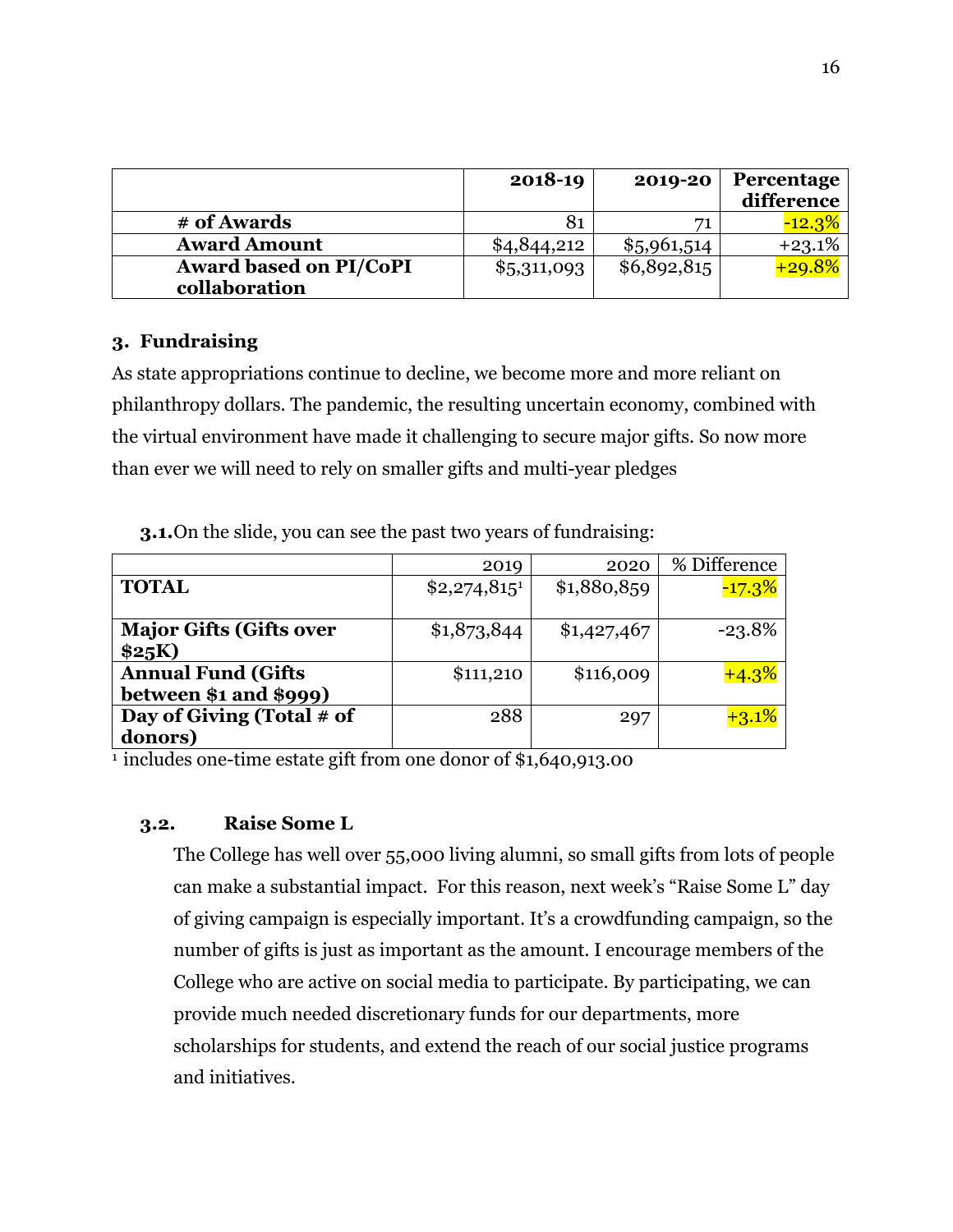## **4. Awards**

One of our biggest strengths is our people, and so I want to take a few minutes to acknowledge and celebrate the outstanding faculty and staff of the College. We could not have the Celebration of Excellence last spring as planned, and at this point, it looks likely to be combined with the 2021 Celebration.

## **4.1.Distinguished Faculty Awards**

Scholarship, Research & Creative Activity

- Outstanding Scholarship, Research, and Creative Activity in the Humanities - Ranen Omer Sherman (Comparative Humanities)
- Career Achievement Michael Nantz (Chemistry)
- Basic and Applied Sciences Muriel Maurer (Chemistry)

## Teaching

- Distinguished Full-Time Teaching Karen Christopher (Sociology)
- Distinguished Part-Time Teaching Angela Orend (Sociology)

Service

- Service to the Community Dewey Clayton (Political Science)
- Service to the University Craig Grapperhaus (Chemistry)

# **4.2. Outstanding Performance Awards for Staff**

- Cassandra Book (University Writing Center)
- Kamla Gant (A&S Business Office)
- Michelle Henderson (A&S Advising)
- Sherry Nalley (Chemistry)
- Jason Sievers (Chemistry)
- Sarah Springer (Honors / Liberal Studies)

## **4.3. Diversity & Engagement Awards**

• Diversity Champion for Faculty – Sherri Wallace (Political Science)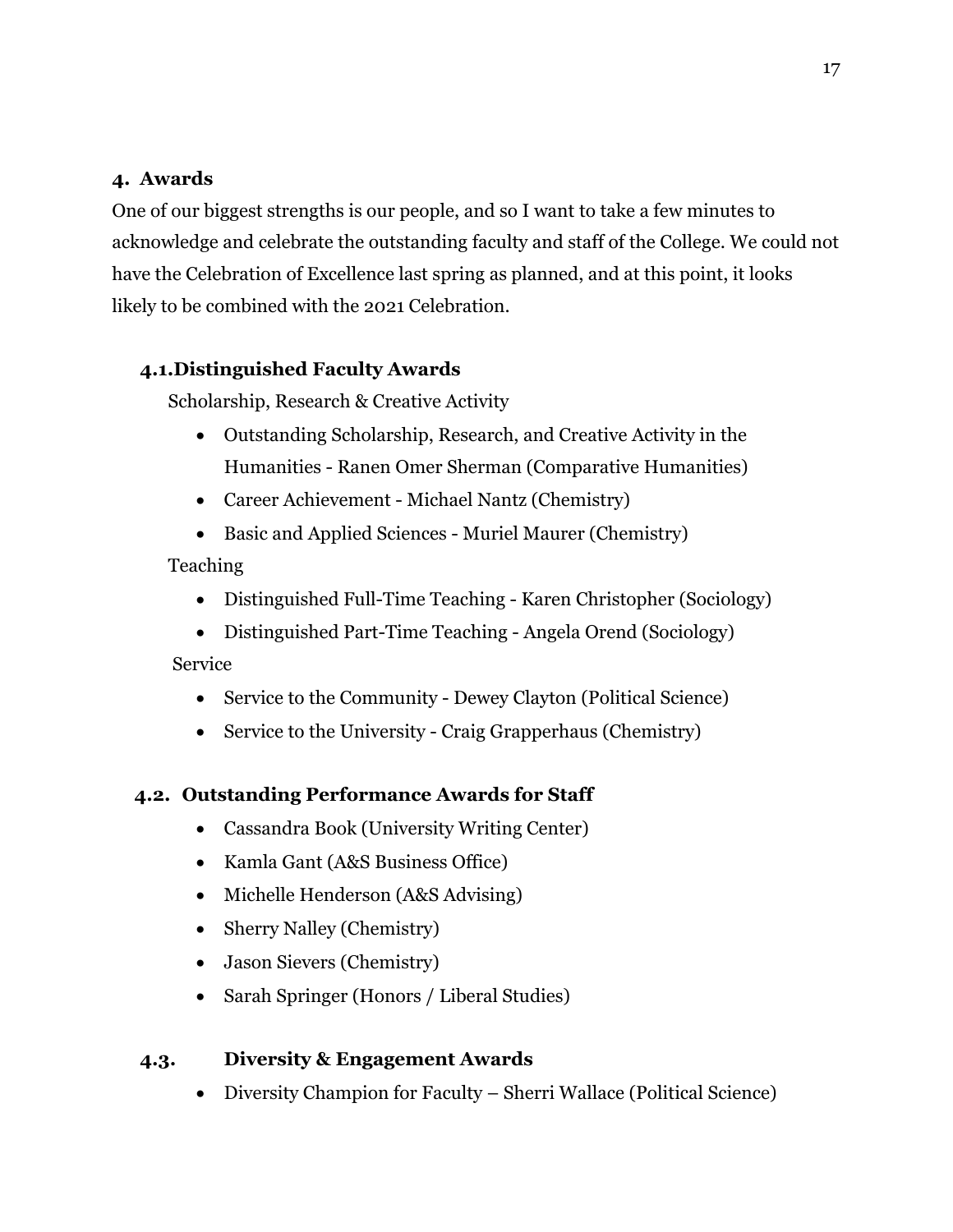- Diversity Champion for Staff Yolanda Demaree (Dean's Office)
- Community Engagement Award Lora Haynes (Psychological & Brain Sciences)

# **4.4. Special A&S Awards**

- Teaching Innovation Award Tricia Gray (Political Science)
- Outstanding Supervisor Award Tiffany Dillard-Knox (Pan-African Studies)
- Outstanding Graduate Mentor Marci DeCaro (Psychological & Brain Sciences)
- Outstanding Director of Graduate Studies Lisa Markowitz (Anthropology)

# **OUR TELOS: KNOWLEDGE AND JUSTICE**

I know want to turn to a consideration of our purpose. What is the telos, end or purpose of the university?

It is said that higher education is in crisis these days, that its purposes are unclear, its contributions to the public good limited to technological advancements, and that it has just become another politicized institution. As John Thelin has shown in his comprehensive history of American higher education, higher ed has been through multiple periods of crisis and has been, from the start, continually seeking its identity, purpose, and relationship to the broader society. Nonetheless, it is important for the College of Arts and Sciences to have a clear identity and vision of its purpose and relation to social forces.

The essence of a research university is the discovery, preservation, and dissemination of knowledge and understandings. Our work expands the boundaries of human potential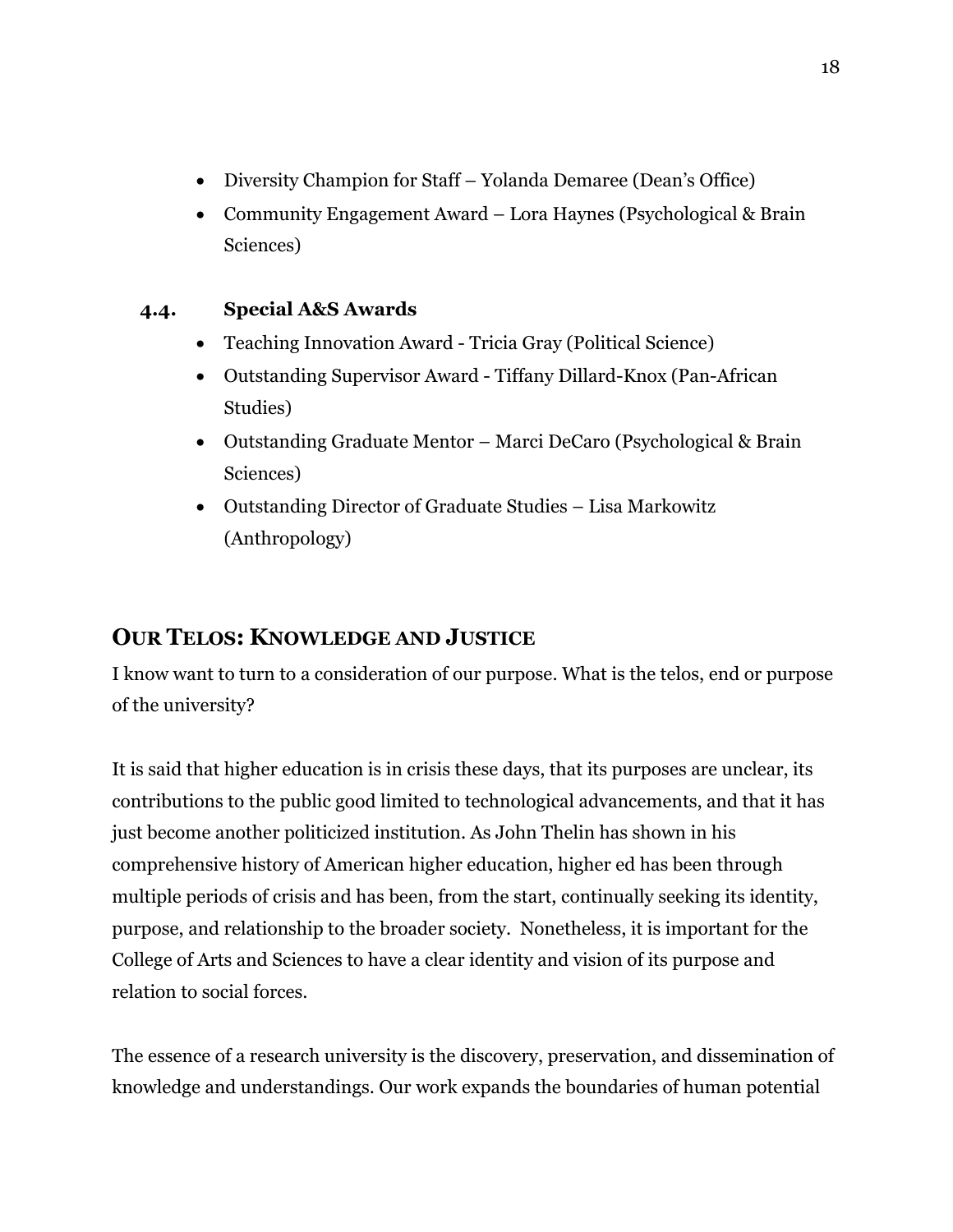through research, scholarship, and creative activity, preservation of knowledge and understandings, and passing these on to the next generation. Some have argued that the project of the research university is nothing more than disinterested inquiry that seeks only truth. In seeking nothing but the goal of truth, the research university, on this view, is purely objective, impartial and separate from social, cultural, and political forces – a true ivory tower.

On this view, seeking racial justice, as the Cardinal AntiRacist Agenda challenges us to do, or social justice more broadly conceived, is in conflict with the fundamental purpose of the university. Truth is seen as impartial, objective, disinterested, while social and racial justice are seen as partisan, political, and interested. The two are at odds with one another and promoting social and racial justice undermines our fundamental purpose. Or so it is argued.

I believe this view of the essence of the research university and its goal of truth is too simple. I come from the school of thought known as critical social theory. In this school, human knowledge and human interests are intertwined. The philosopher Jurgen Habermas has argued that knowledge is bound up with three fundamental interests that humanity has: the interest in control over our physical environment; the interest in achieving agreed upon understandings about our shared social world; and the interest in emancipation from domination. To be sure, this is not the place to dive more deeply into his arguments and their justification. But I think this provides a useful framework for thinking about the relation of truth and social and racial justice. If the discovery of knowledge and construction of understandings is our purpose, then the purpose of a research university is to seek both truth *and* social justice.

If we don't include all interests, perspectives, and voices in the discovery and creation process, then the consequent knowledge and understandings that result are limited and distorted renditions. If adequate forms of knowledge and understandings require that we cast our net broadly to include all voices, we must commit ourselves to making sure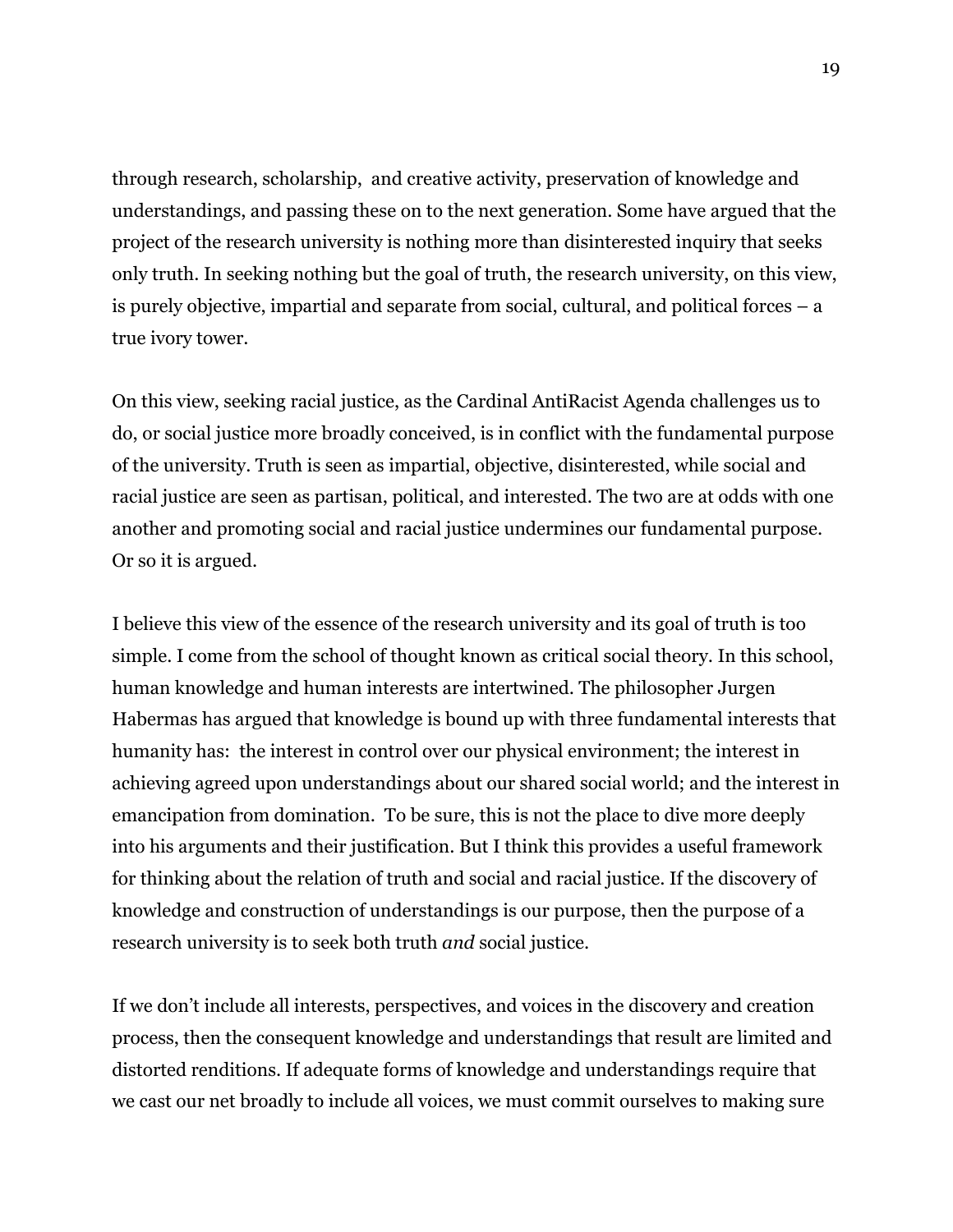that how we go about discovery is not exclusionary. And there is plenty of historical and contemporary evidence that this is precisely what has happened in higher education exclusionary practices that result in the maintenance of distorted forms of knowledge and understandings. Further, recent work in philosophy has drawn attention to epistemologies of ignorance—structures of knowing that expressly prohibit certain kinds of knowledge or inquiry. For example, Charles Mills has argued that white supremacy as a social system functions in a way so as to discourage public discourse about whiteness, white privilege, and white supremacy itself. This demonstrates another way that truth and social justice are interconnected.

A&S has somewhat of a storied relationship with social and racial justice. Since at least the late 1960s, A&S students and faculty have insisted that fulfilling the commitment to access and inclusion means expanding the scope of who does the research and what questions are asked. In 1969, then student, and later Dean, Blaine Hudson was a leader in demonstrations demanding an expansion of the curriculum and greater support for historically excluded black students. This led to the creation of the department of Pan-African Studies in 1973. Since that time, pushed by tireless advocates within, A&S has continued to expand its commitment to a broader conception of knowledge and deepened its commitment to social justice. Here is partial list of programs that demonstrate A&S's recognition of this interrelation of knowledge and justice: the Pan-Afrcian Studies department; the Women's, Gender, and Sexuality Studies department; the Anne Braden Institute for Social Justice Research, programs in Social Change; Peace, Justice, and Conflict Resolution; Latin American and Latino Studies; Asian Studies; Middle Eastern and Islamic Studies; and the African American Theatre Program. The STEM disciplines also recognize the value of these linkages from, the Bridge Program in Physics that serves to diversify graduate education, to a seminar series on inclusive practices in teaching and research that are being considered in Mathematics. Although we have occasionally lost the path, A&S has remained committed to linking the discovery, preservation, and dissemination of knowledge and understandings to human interests and the emancipation.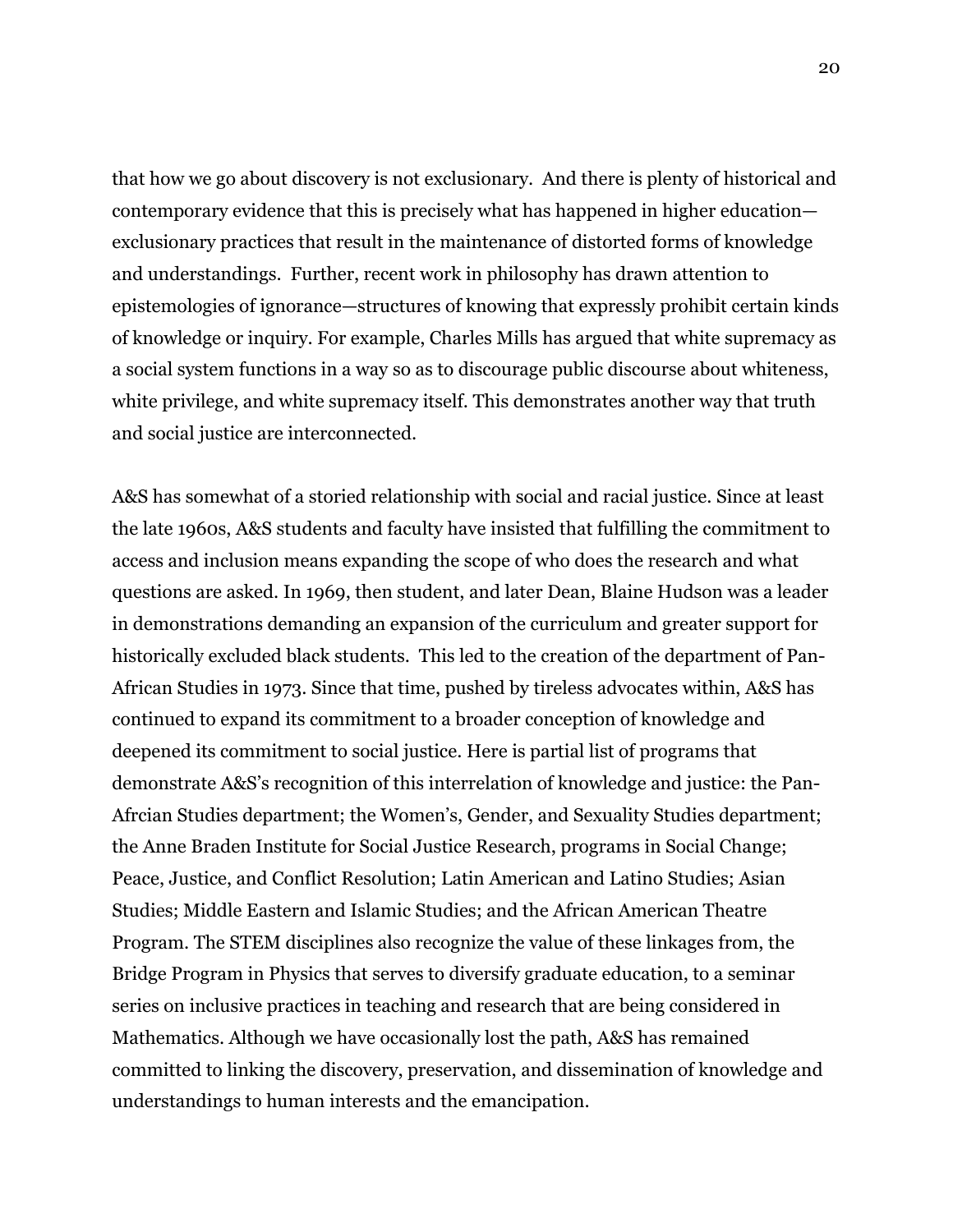But now we are called upon to do more. We must do more.

### **LOOKING FORWARD**

As we look forward, I believe the College of Arts and Sciences would benefit from developing a stronger sense of identity, one that is grounded in our shared purpose and A&S community. We are, as Dean Hudson used to say, a "living community," and this means we need to be intentional about who we are and what draws us together. Also, there is no doubt the higher education marketplace is becoming ever more competitive, especially as we look beyond the pandemic. Therefore, we also need to be able to answer the question: what distinguishes the University of Louisville's College of Arts and Sciences from any other college of arts and sciences or liberal arts college in the state or even in the nation? In other words, what gives us our particular identity and how do we stand out from the others?

I propose that in the course of the coming year, we engage in a college-wide conversation involving faculty, staff, students, alumni, and friends of the college about our purpose, identity, and distinctiveness so that we can clarify and sharpen our selfunderstanding and have a coherent narrative about who we are. In the remainder of this address, I want to offer my own ideas about what could be included in this conversation.

As I have already intimated, our history, academic strengths, metropolitan location, and faculty and staff expertise, all point towards our being able to carve out at least one aspect of our identity—that of being a leader for social and racial justice. While this is already a significant aspect of who we are, we need to become clearer about what this means to us a College. While we have a significant legacy to build upon, we also have much work to do. Many are already doing this work and we need to acknowledge and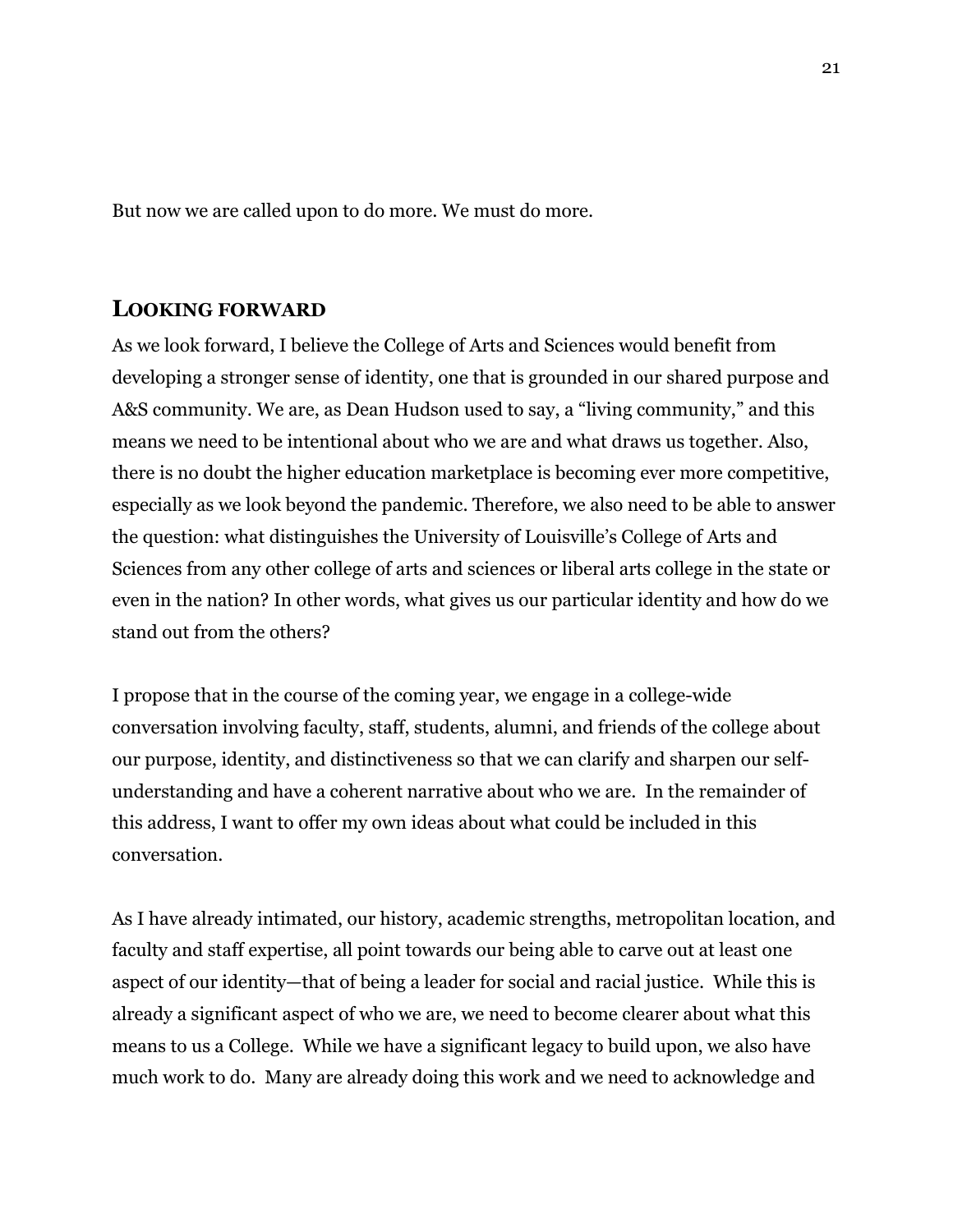celebrate them, but we also need a focused and sustained effort to systematically transform the practices and policies of A&S.

Another central aspect of our identity is the world-class research, scholarship, and creative activity produced by the faculty. Being classified as a Carnegie Very High Research, or what is commonly referred to as an R1 university, is central and critical to who we are. The outstanding research, scholarship, and creative activity we generate is what makes us truly an institution of higher education, and it greatly improves the quality of the education we provide for students, both undergraduate and graduate students. Not only do we need to continue to support research, but we also need to find ways to recruit and, most importantly, retain world-class faculty. We are already producing exceptional work in each of our divisions: the natural sciences, the social sciences, and the humanities, and it is imperative that we build on this strength. We also have valuable and distinctive interdisciplinary programs and initiatives. We need to recognize the unique value interdisciplinarity brings to achieving our mission, and thus we must restructure our policies and practices to more adequately recognize this value and support these programs. One way to better integrate research into our identity is to find new ways to communicate and discuss the significance and impact of our phenomenal research, scholarship, and creative activity for a wider public audience.

Being student-centered is another key aspect of our A&S purpose, identity, and distinctiveness. We have a unique opportunity to revisit this aspect of who we are and to recommit to it. I think the pandemic has highlighted both the central importance of this to our mission, and also where our strengths and weaknesses lie. Our success rests critically on providing students with an excellent education while also making sure they have the best possible college experience while at UofL. I believe further conversations would be helpful to clarify for ourselves what it means to be student-centered and how that can be put into practice.